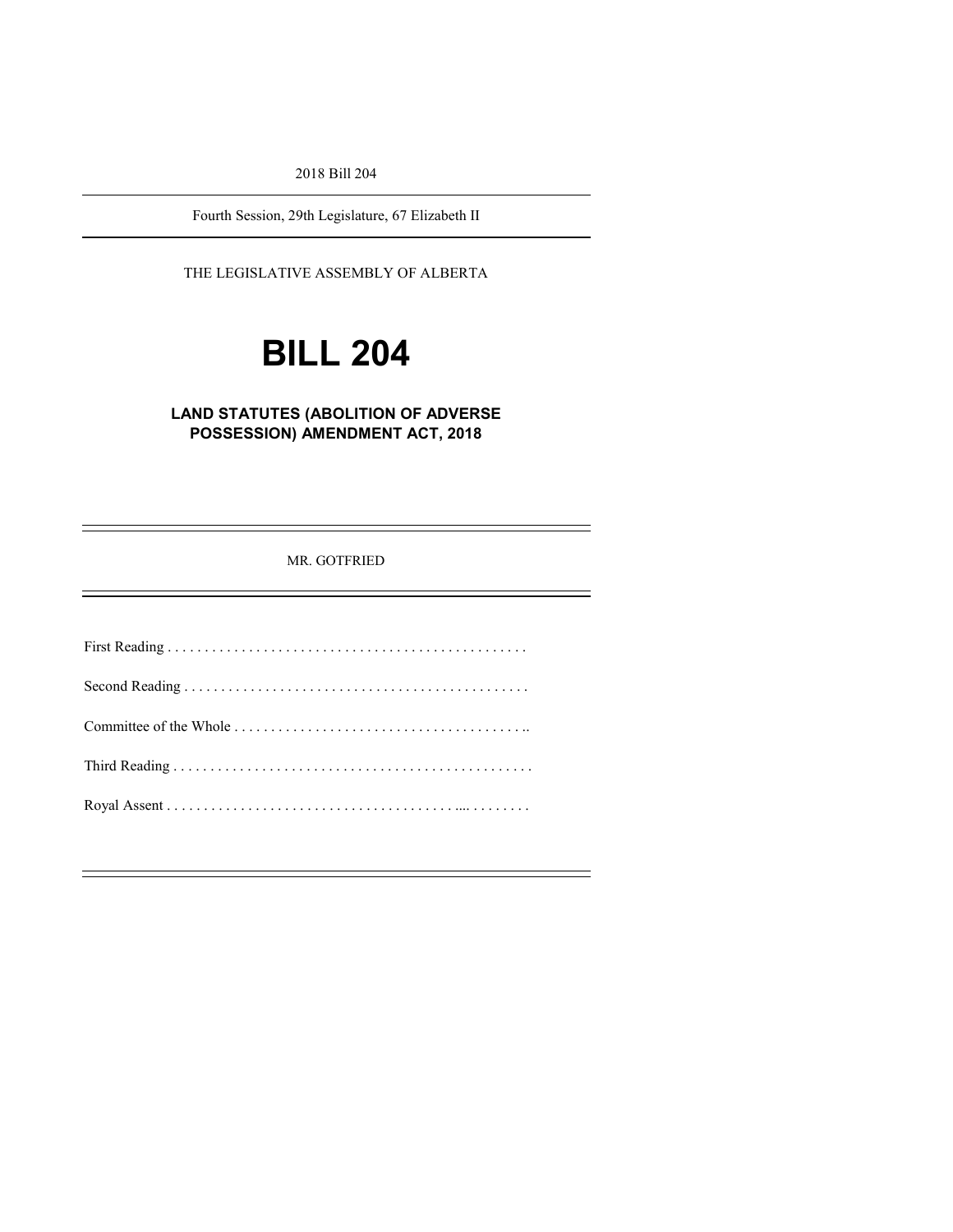*Bill 204 Mr. Gotfried*

# **BILL 204**

2018

# **LAND STATUTES (ABOLITION OF ADVERSE POSSESSION) AMENDMENT ACT, 2018**

*(Assented to , 2018)*

HER MAJESTY, by and with the advice and consent of the Legislative Assembly of Alberta, enacts as follows:

# **Land Titles Act**

#### **Amends RSA 2000 cL-4**

**1(1) The** *Land Titles Act* **is amended by this section.**

#### **(2) Section 74 is repealed and the following is substituted:**

#### **No title by adverse possession**

**74(1)** In this section,

- (a) "amending Act" means the *Land Statutes (Abolition of Adverse Possession) Amendment Act, 2018*;
- (b) "previous section" means section 74 of this Act as it read immediately before the coming into force of the amending Act.

**(2)** No right or title in or to land registered under this Act may be acquired or deemed to have been acquired by adverse possession.

**(3)** Nothing in this section affects a certificate of title acquired by adverse possession and issued before the coming into force of the amending Act.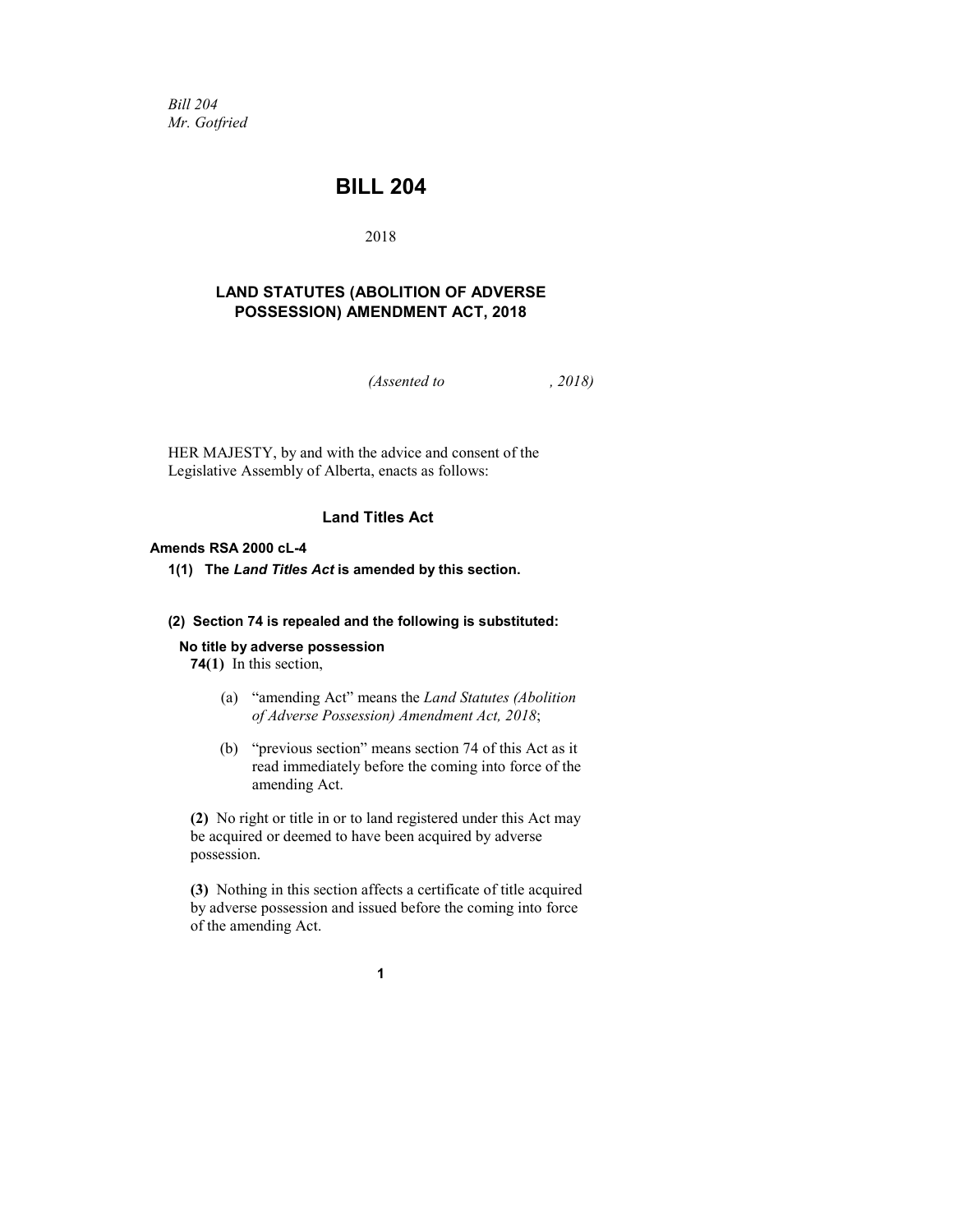**Explanatory Notes**

# **Land Titles Act**

- **1**(1) Amends chapter L-4 of the Revised Statutes of Alberta, 2000.
- (2) Section 74 presently reads:

*74(1) Any person recovering against a registered owner of land a judgment declaring that the person recovering the judgment is entitled to the exclusive right to use the land or that the person recovering the judgment be quieted in the exclusive possession of the land, pursuant to the Limitation of Actions Act, RSA 1980 cL-15, or pursuant to an immunity from liability established under the Limitations Act, may file a certified copy of the judgment in the Land Titles Office.*

- *(2) Subject to section 191, the Registrar shall*
	- *(a) enter on the certificate of title a memorandum cancelling the certificate of title, in whole or in part, according to the terms of the judgment, and*
	- *(b) issue a new certificate of title to the person recovering the judgment.*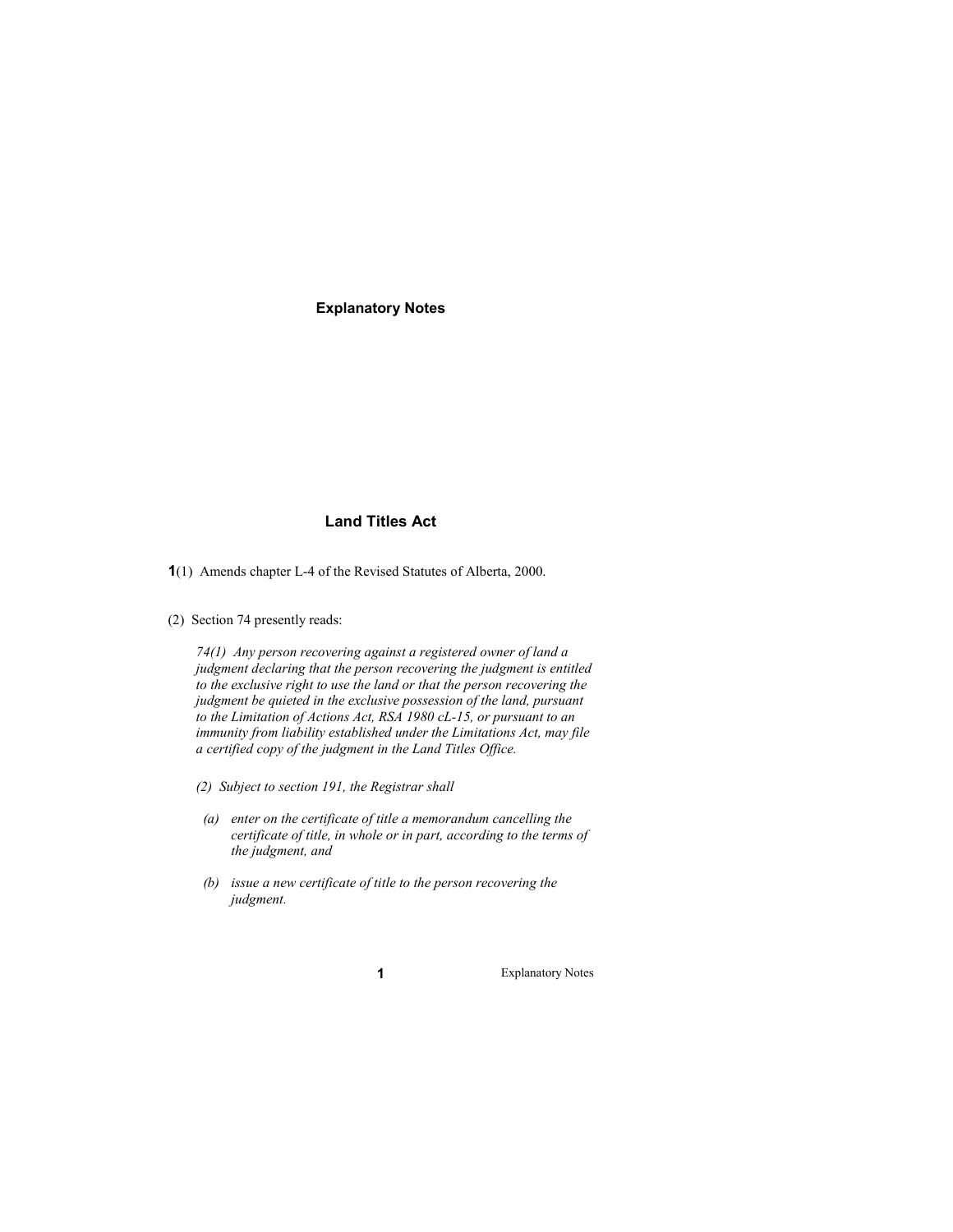**(4)** Any claim commenced prior to the coming into force of the amending Act that results in a judgment that would entitle the claimant to a remedy under the previous section if it were still in force shall be treated for all purposes as if the amending Act had not come into force.

#### **Limitations Act**

#### **Amends RSA 2000 cL-12**

**2(1) The** *Limitations Act* **is amended by this section.**

**(2) Section 2 is amended by repealing subsection (2.1).**

#### **(3) Section 3 is amended**

- **(a) by repealing subsection (3)(f);**
- **(b) in subsection (4) by striking out** ", including a remedial order";
- **(c) by repealing subsection (6) and substituting the following:**

**(6)** Unless otherwise provided by this or any other Act, a defendant is not entitled to an immunity based on adverse possession in respect of a claim to recover possession of real property.

- **(d) by repealing subsection (7);**
- **(e) by repealing subsection (8).**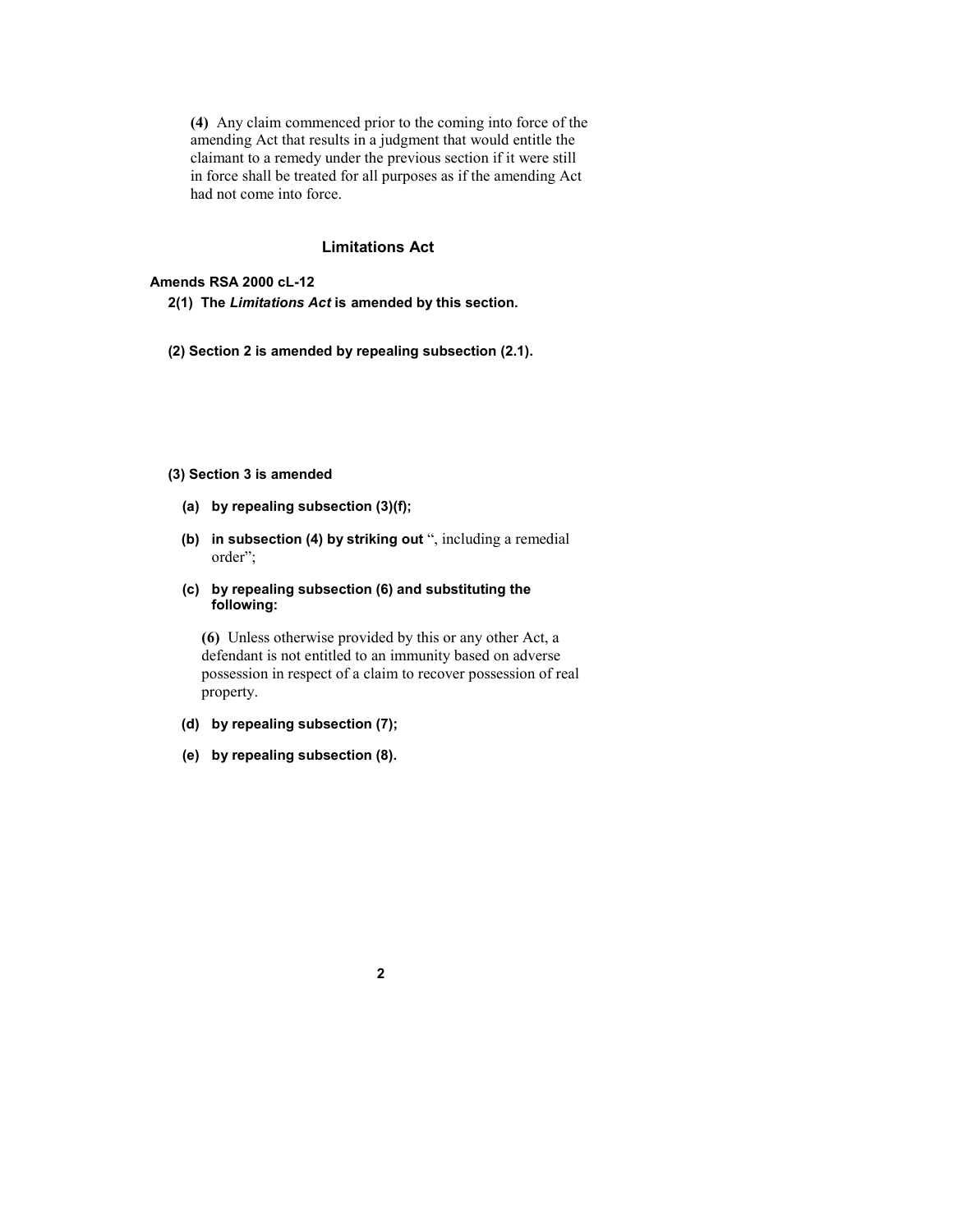### **Limitations Act**

**2**(1) Amends chapter L-12 of the Revised Statutes of Alberta, 2000.

(2) Section 2 presently reads in part:

*2(2.1) With respect to a claim for the recovery of possession of land as defined in the Limitation of Actions Act, RSA 1980 cL-15, subsection (2) shall be read without reference to clause (b) of that subsection.*

(3) Section 3 presently reads in part:

*3(3) For the purposes of subsections (1)(b) and (1.1)(b),*

*(f) a claim for a remedial order for the recovery of possession of real property arises when the claimant is dispossessed of the real property.*

*(4) The limitation period provided by subsection (1)(a) does not apply where a claimant seeks a remedial order for possession of real property, including a remedial order under section 69 of the Law of Property Act.*

*(6) The re-entry of a claimant to real property in order to recover possession of that real property is effective only if it occurs prior to the end of the 10-year limitation period provided by subsection (1)(b).*

*(7) If a person in possession of real property has given to the person entitled to possession of the real property an acknowledgment in writing of that person's title to the real property prior to the expiry of the 10-year limitation period provided by subsection (1)(b),*

- *(a) possession of the real property by the person who has given the acknowledgment is deemed, for the purposes of this Act, to have been possession by the person to whom the acknowledgment was given, and*
- *(b) the right of the person to whom the acknowledgment was given, or of a successor in title to that person, to take proceedings to recover possession of the real property is deemed to have arisen*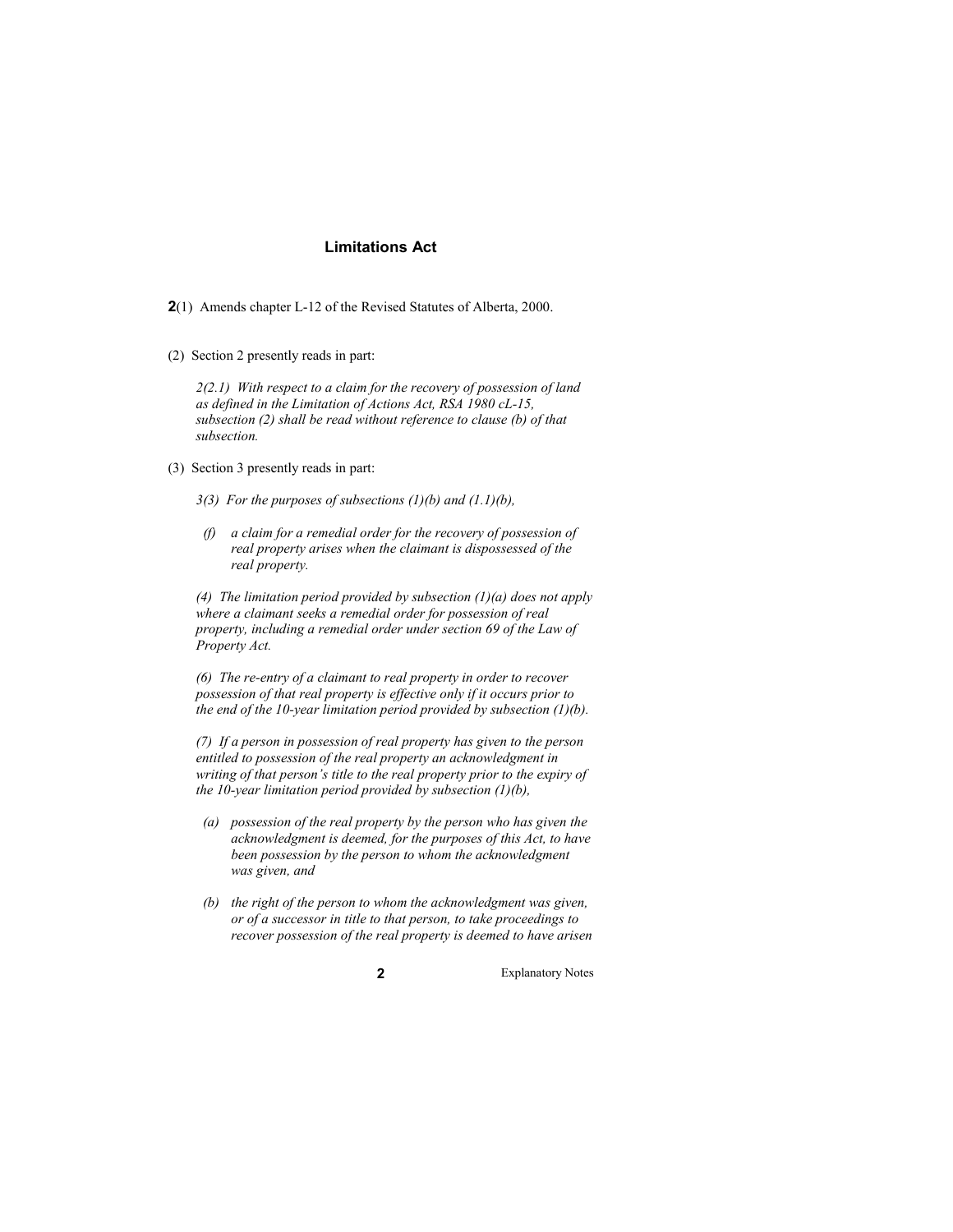**Coming into force**

**This Act comes into force on January 1, 2019.**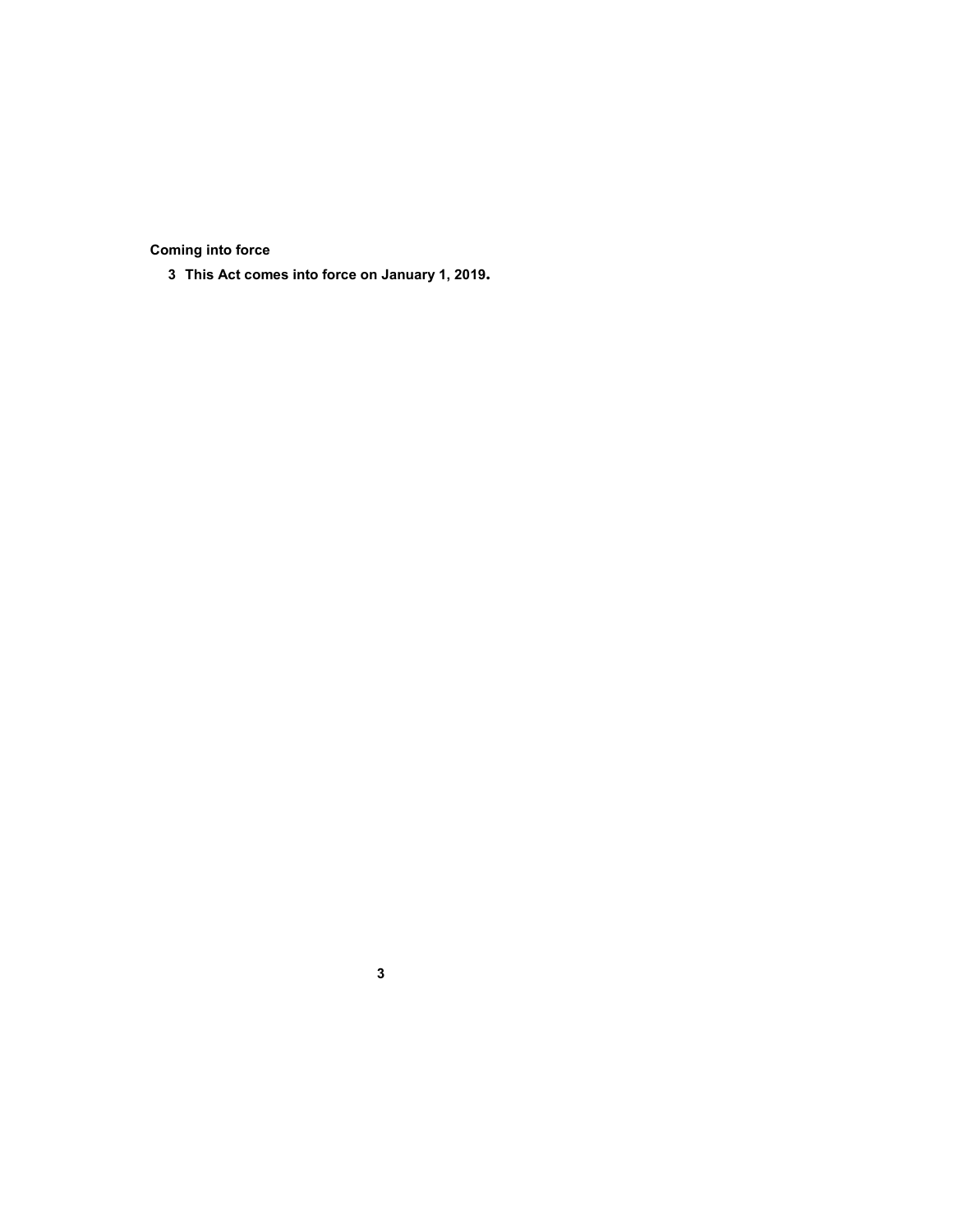*at the time at which the acknowledgment, or the last of the acknowledgments if there was more than one, was given.*

*(8) If the right to recover possession of real property first accrued to a predecessor in title of the claimant from whom the claimant acquired the title as a donee, proceedings to recover possession of the real property may not be taken by the claimant except within 10 years after the right accrued to that predecessor.*

**3** Coming into force.